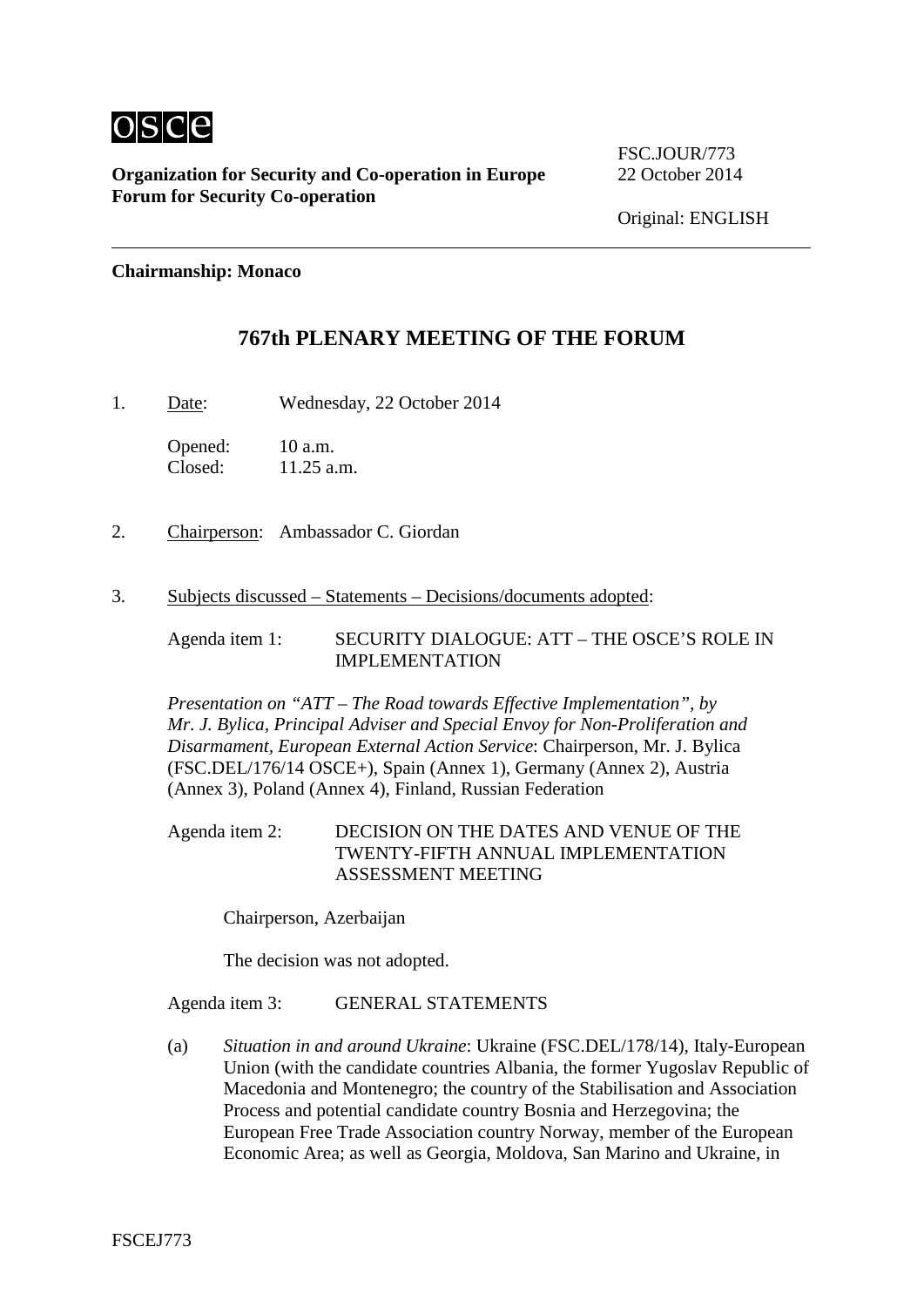alignment) (FSC.DEL/177/14), United States of America, Canada, Russian Federation

(b) *Seminar on the Code of Conduct on Politico-Military Aspects of Security, held in Yerevan on 16 and 17 October 2014*: Armenia, FSC Co-ordinator for the Code of Conduct on Politico-Military Aspects of Security (Germany)

Agenda item 4: ANY OTHER BUSINESS

*OSCE-ODIHR event on the civil and political rights of armed forces personnel, to be held in Vienna on 23 October 2014*: Chairperson

4. Next meeting:

Wednesday, 29 October 2014, at 10 a.m., in the Neuer Saal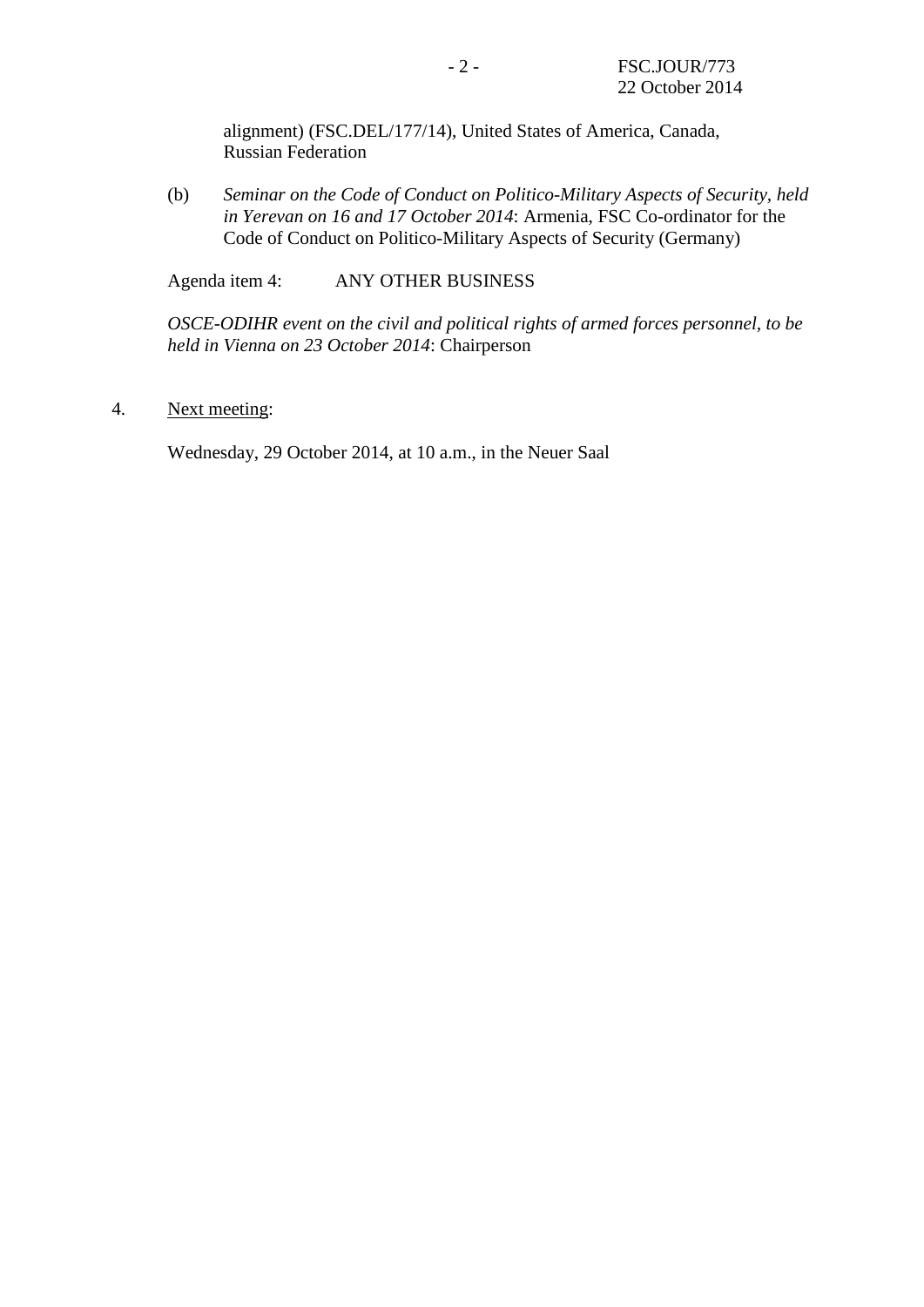

**Organization for Security and Co-operation in Europe** 22 October 2014 **Forum for Security Co-operation** 

FSC.JOUR/773

ENGLISH Original: SPANISH

**767th Plenary Meeting** FSC Journal No. 773, Agenda item 1

# **STATEMENT BY THE DELEGATION OF SPAIN**

### Mr. Chairperson,

It gives me particular satisfaction to thank Ambassador Jacek Bylica, Principal Adviser and Special Envoy for Non-Proliferation and Disarmament of the European External Action Service (EEAS), for his informative presentation on the Arms Trade Treaty and the elements relating to its effective application.

Repeating what our delegation said on the occasion of the security dialogue on 11 June 2014, devoted to considering, among other matters, the implications of the implementation of the Treaty, I should like to reiterate my country's firm belief that, when it enters into force on 24 December 2014, the Treaty will serve its purpose of ensuring more responsibility and transparency in international arms transfers.

Spain has devoted considerable efforts and resources to seeking to ensure the early entry into force of the Arms Trade Treaty and its effective implementation and universalization. We therefore welcome the fact that, by 25 September 2014, the 50 ratifications necessary to allow its entry into force after 90 days had been obtained.

#### Mr. Chairperson,

The historic importance of the Arms Trade Treaty lies in the fact that this is the first comprehensive effort to regulate trade in conventional weapons, and the first global negotiation that has succeeded in connecting respect for international humanitarian law and human rights to arms transfers, creating a common legal framework of responsibility and accountability at the highest level and giving the Treaty tremendous potential for protection. The Treaty is the first legally binding international agreement in the world in this area.

The objective of the Treaty may be considered to be, as a desideratum, to ensure global security and to reduce human suffering, and it therefore has a universal vocation of protecting civilians from armed violence, whether in the context of an armed conflict or in other situations in which human security is threatened.

As I indicated at the outset, the goal of States was to draw up firm rules of worldwide application for responsible arms transfers; this implies, among other things, a further victory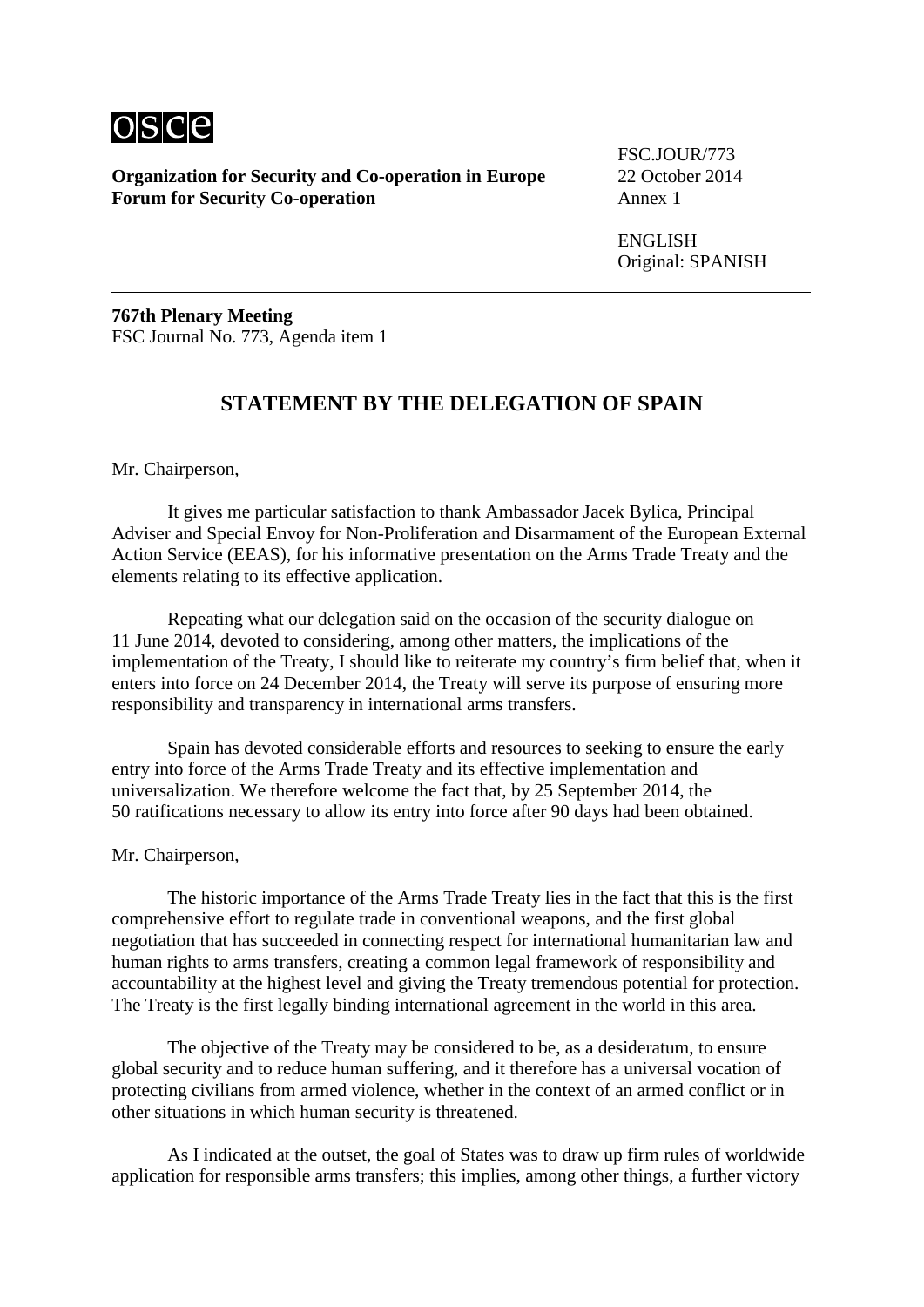for multilateralism vis-à-vis unilateralism. Moreover, a strengthening of the role and leadership of the United Nations in the protection of the civilian population affected by armed violence is backed up by the increasing participation of civil society and non-governmental organizations, which played an important part in the design of this important politico-military instrument.

Mr. Chairperson,

We are aware of the challenges that this Treaty poses for many countries and we are therefore making our experience in this field available to participating States, and are ready to co-operate with them to facilitate the Treaty's implementation. Following from this, I believe that the item should be a regular component of the security dialogues, particularly in the context of the deliberations of the Forum for Security Co-operation once the Treaty enters in to force in December 2014.

### Mr. Chairperson,

I should be grateful if the text of this statement could be attached to the journal of the day.

Thank you very much.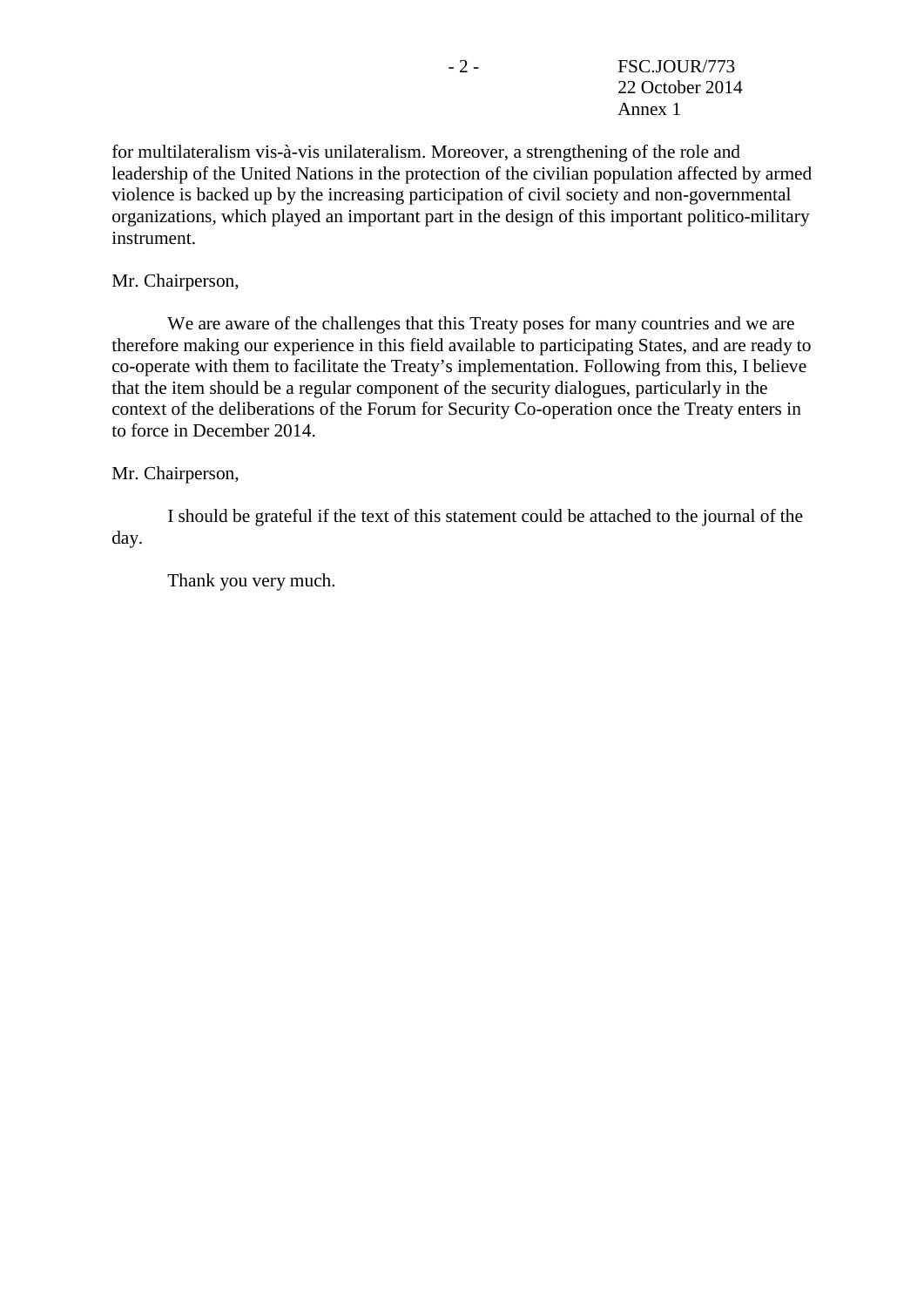

**Organization for Security and Co-operation in Europe** 22 October 2014 **Forum for Security Co-operation** Annex 2

FSC.JOUR/773

**767th Plenary Meeting** FSC Journal No. 773, Agenda item 1

## **STATEMENT BY THE DELEGATION OF GERMANY**

Thank you, Mr. Chairperson.

I also would like to welcome Ambassador Bylica and thank him for his inspiring statement, highlighting the EU's role in giving birth to the Arms Trade Treaty and promoting its goals. Let me briefly outline the German contribution to these efforts.

Disarmament, arms control and non-proliferation are key priorities for the German Government. As we know, conventional arms are at the root of armed violence in many parts of the world today. Controlling their flows is therefore an essential pillar of our preventive security policy.

Germany is a staunch supporter of the Arms Trade Treaty, which is the first global instrument in this field, negotiated under UN auspices in a decade. It is a true milestone, and we are proud of the result we have achieved together.

The Arms Trade Treaty will establish strong international norms, preventing irresponsible and illicit trade in conventional arms. It will also improve transparency and increase accountability in the international arms trade. We are committed to contributing to the Treaty's effective implementation.

We are convinced that the Arms Trade Treaty can make real progress only if it is fully implemented on a global scale. Universalization of the Treaty is key.

States Parties and signatories to the ATT have started informal consultations on the First Conference of States Parties. Following the first round in Mexico, on 8 and 9 September, Germany is looking forward to hosting the second round of informal consultations, which will be held in Berlin on 27 and 28 November under Mexican and German co-chairmanship.

For many countries, implementation of the Treaty's obligations represent a challenge. Germany is ready to assist those countries, notably:

– Through the UN Trust Facility UNSCAR that we helped to create last year, by contributing 600,000 euros. We intend to contribute a similar amount to it this year;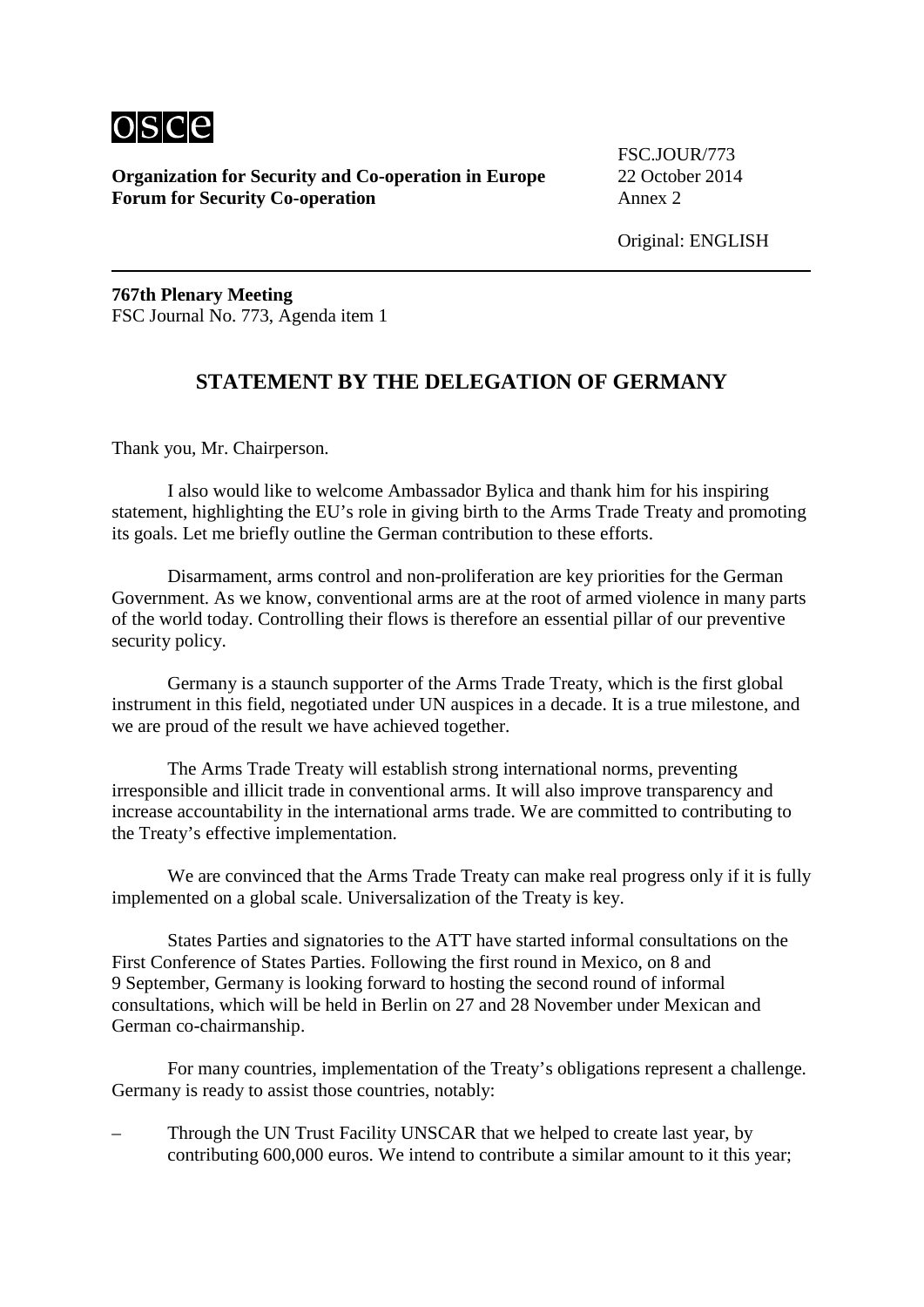- Through joint projects with our EU Partners, like the EU-ATT outreach, which Germany is nationally co-financing through a contribution of 1.2 million euros;
- In future, we intend to support other States also on a bilateral basis.

Mr. Chairperson,

Not all the participating States have ratified or signed the Arms Trade Treaty. However, we believe that the goals of the Treaty are widely shared. Against this background, we see a role for the OSCE in promoting the ATT's principles and objectives and we are looking forward to exchanging views on that subject.

Thank you very much.

I request that this statement be attached to the journal of the day.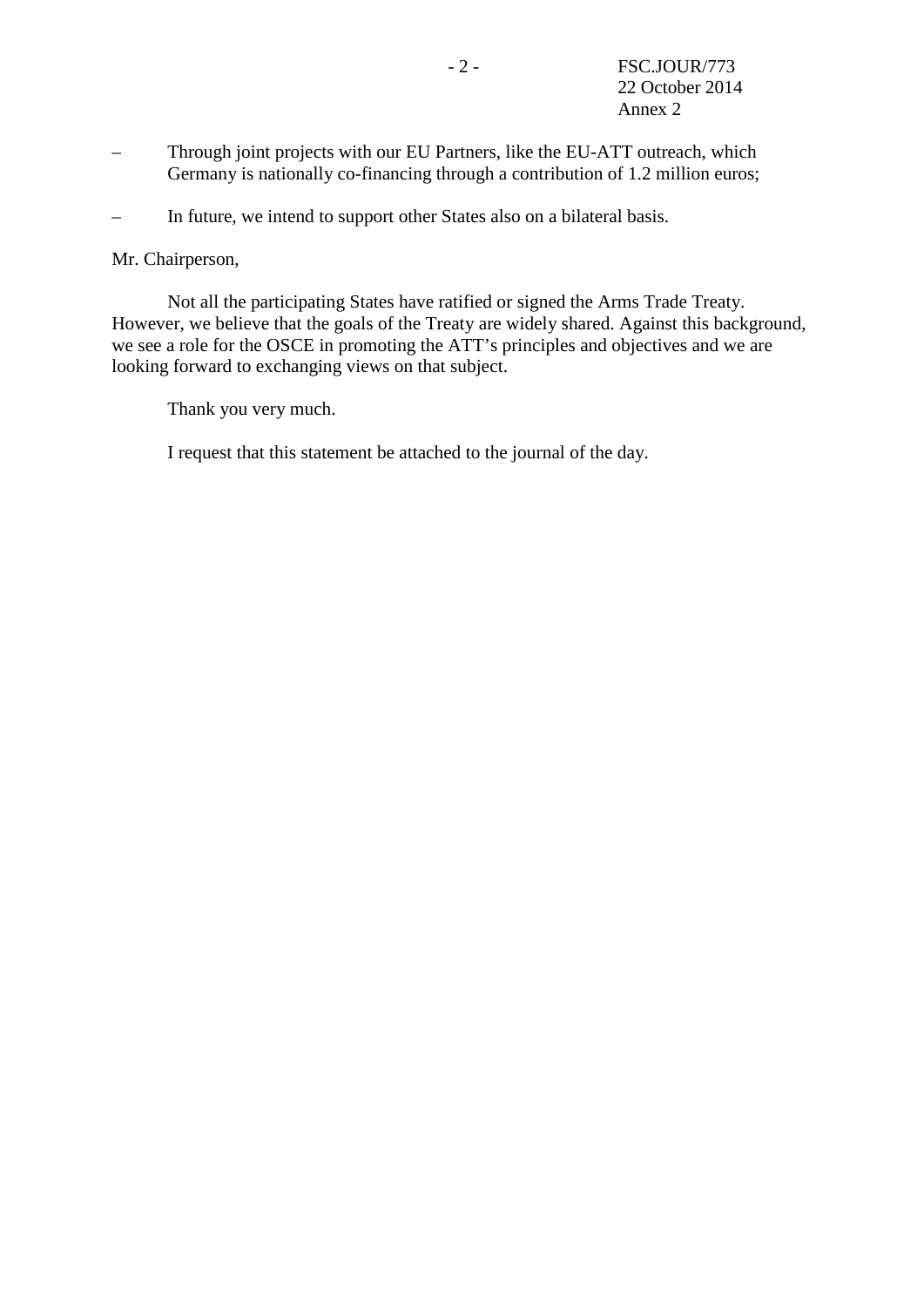

**Organization for Security and Co-operation in Europe** 22 October 2014 **Forum for Security Co-operation** Annex 3

FSC.JOUR/773

Original: ENGLISH

**767th Plenary Meeting** FSC Journal No. 773, Agenda item 1

## **STATEMENT BY THE DELEGATION OF AUSTRIA**

Mr. Chairperson, Ladies and gentlemen,

First of all, let me thank the FSC Chairperson for including the topic of the Arms Trade Treaty (ATT) in our Security Dialogue. We welcome Ambassador Bylica and thank him for his presentation.

For Austria, the ATT is a success story. The ATT creates binding standards for the international trade in conventional arms. Over many years of negotiations, compromises have been found that are acceptable to a vast majority of States, and we are looking forward to the entry into force of the ATT on 24 December of this year.

In the year 2000 already, the OSCE participating States committed themselves to combating illicit trafficking of small arms and light weapons in all its aspects, including through effective export control. Austria welcomes the fact that the new emerging set of rules established by the ATT will extend these commitments. We look forward to exploring the possible role of the OSCE in promoting the ATT in order to secure its entry into force and to maximize its effectiveness.

We are aware that some participating States have concerns that the overall compromise reflected in the ATT leaves gaps that outweigh the benefits of signing and ratifying it. We hope that our discussions here and in other fora – some of them Vienna-based – will help to dispel these concerns in order to make the ATT a truly universal instrument.

Ladies and gentlemen,

From the outset, Austria was committed to the goal of developing an Arms Trade Treaty. Therefore, Austria organized a meeting with representatives from States and civil society here in the Hofburg already several years ago, which gave a fresh impetus to the developing negotiation process that led to the ATT.

Let me stress that Austria will remain firmly committed to the effective implementation of the ATT. Therefore, Austria has offered to host the permanent ATT Secretariat in Vienna, as have also our friends Switzerland and Trinidad and Tobago.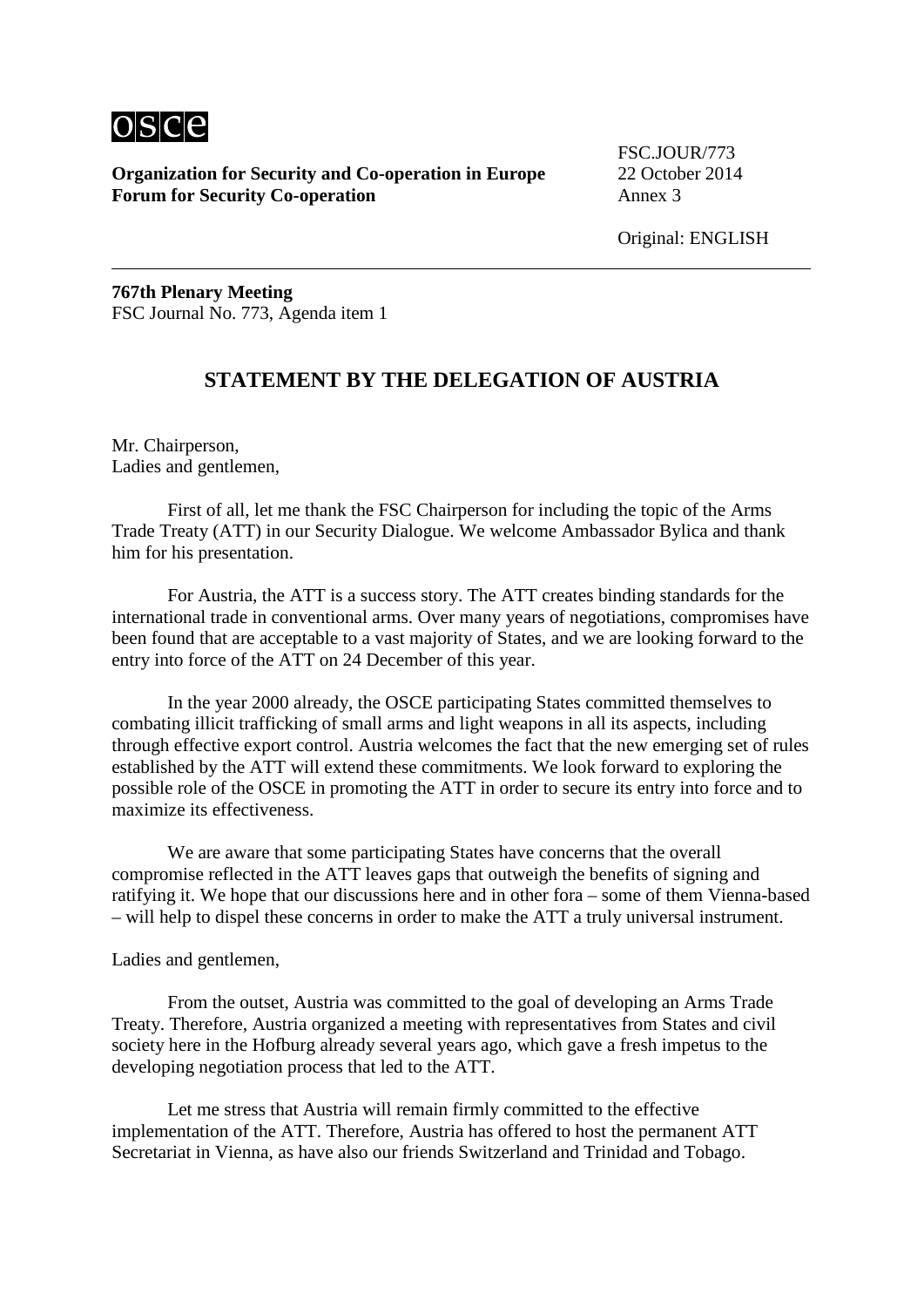In our view, Vienna as an international hub for confidence- and security-building measures, arms control and non-proliferation offers the right environment and presence of expertise to contribute towards the effective implementation and universalization of the ATT. Vienna is host to many international organizations, some of which are linked to arms control and non-proliferation, such as the IAEA, the UNODC and of course also the OSCE. We also host numerous meetings linked to these issues, such as the 5+2 negotiations or the 3+3 Iran talks, as well as other fora and expert groups on transfer control issues, such as the Wassenaar Arrangement.

We have already circulated information on the financial and legal aspects of our offer (provision of office space rent-free for five years, and generous privileges and immunities). In this sense, we hope for your support and we would be pleased if you could bring this information to the attention of your capital.

Mr. Chairperson, I would ask you to attach this statement to the journal of today's meeting.

Thank you very much for your attention.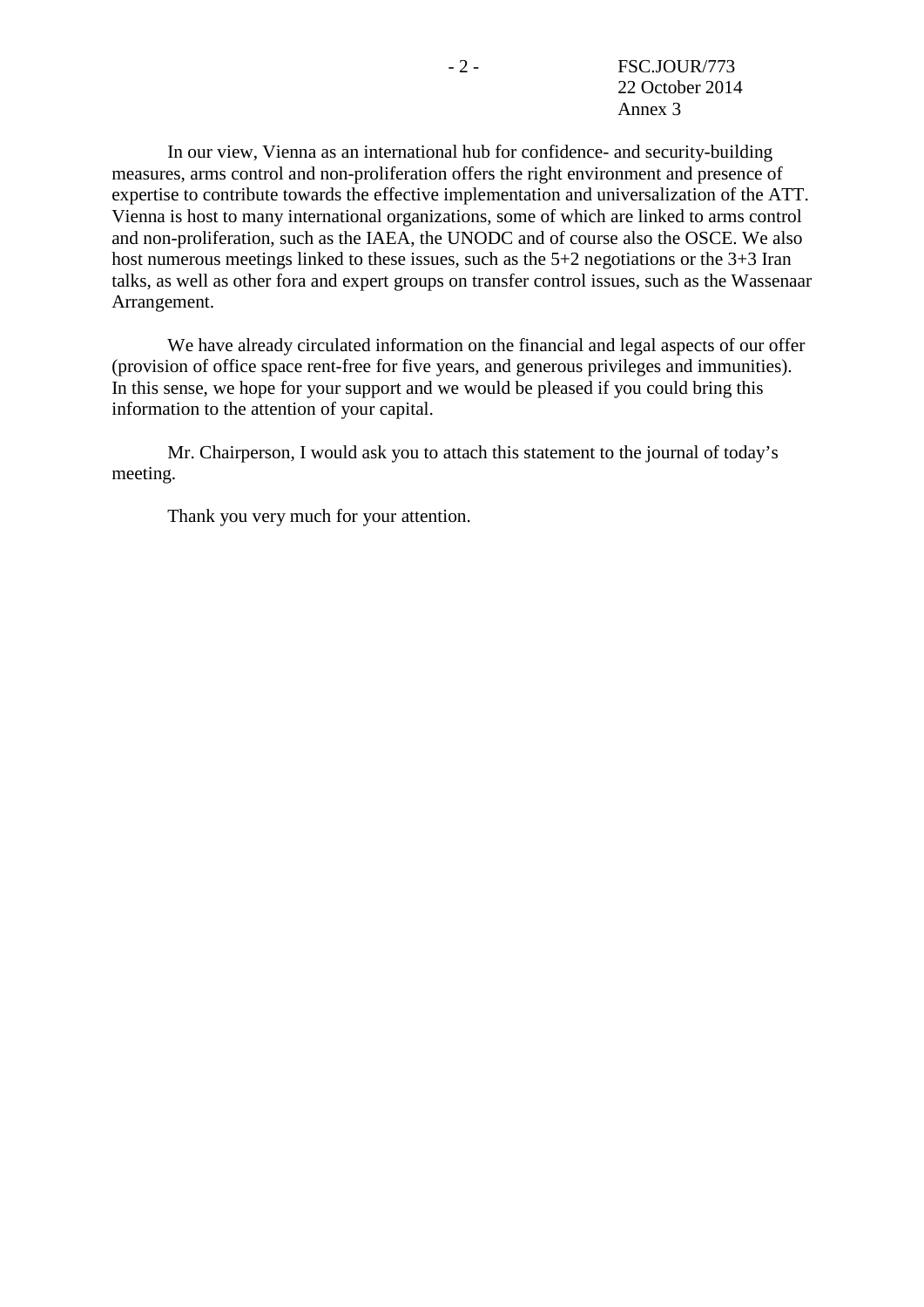

**Organization for Security and Co-operation in Europe** 22 October 2014 **Forum for Security Co-operation** Annex 4

FSC.JOUR/773

**767th Plenary Meeting** FSC Journal No. 773, Agenda item 1

# **STATEMENT BY THE DELEGATION OF POLAND**

Poland thanks Ambassador Jacek Bylica for his very comprehensive presentation on what the EU undertook to make it possible for the Arms Trade Treaty first to be successfully negotiated and then to be signed by the number of countries that finally would allow it to enter into force promptly.

Let me express our satisfaction that the ATT did not share the fate of the Comprehensive Test Ban Treaty and is ready for its entry into force on 24 December. The ratification threshold has already been exceeded, and 53 countries have deposited their ratification instruments in New York. That sends a very positive message both for the conventional arms control process and for non-proliferation of conventional weapons.

Our domestic legislative process has entered the final stage. Signed by Poland in New York on 1 July 2013, the Treaty has already been approved by both houses of our parliament (Sejm and Senate). I am happy to inform you that the President of Poland, Bronisław Komorowski, signed the ratification instruments of the Treaty on 21 October; therefore, we will be able to deposit the ratification instruments in New York without delay.

We favourably assess the preparatory works prior to the Treaty's entry into force. The first round of informal consultations held in Mexico was very productive. A preliminary consensus was achieved on crucial matters: the right of the States Parties to take part in the review conferences, the rules of the sessions to be convened, the decision-making process and, last but not least, the establishment of the provisional secretariat.

We believe that November's meeting in Berlin will be able to achieve consensus on financial rules, a voluntary fund, the location of the permanent secretariat and on the further follow-up preparatory process.

The first ATT Conference of States Parties should be inclusive. We support issuing invitations to countries which have signed but have not ratified the ATT, international organizations, including regional ones, as well as NGOs and also think tanks. We do not support however issuing invitations to the countries that voted against adoption of the ATT. They – in our judgment – should be informed about the ATT implementation process in a regular manner through the official UN channels.